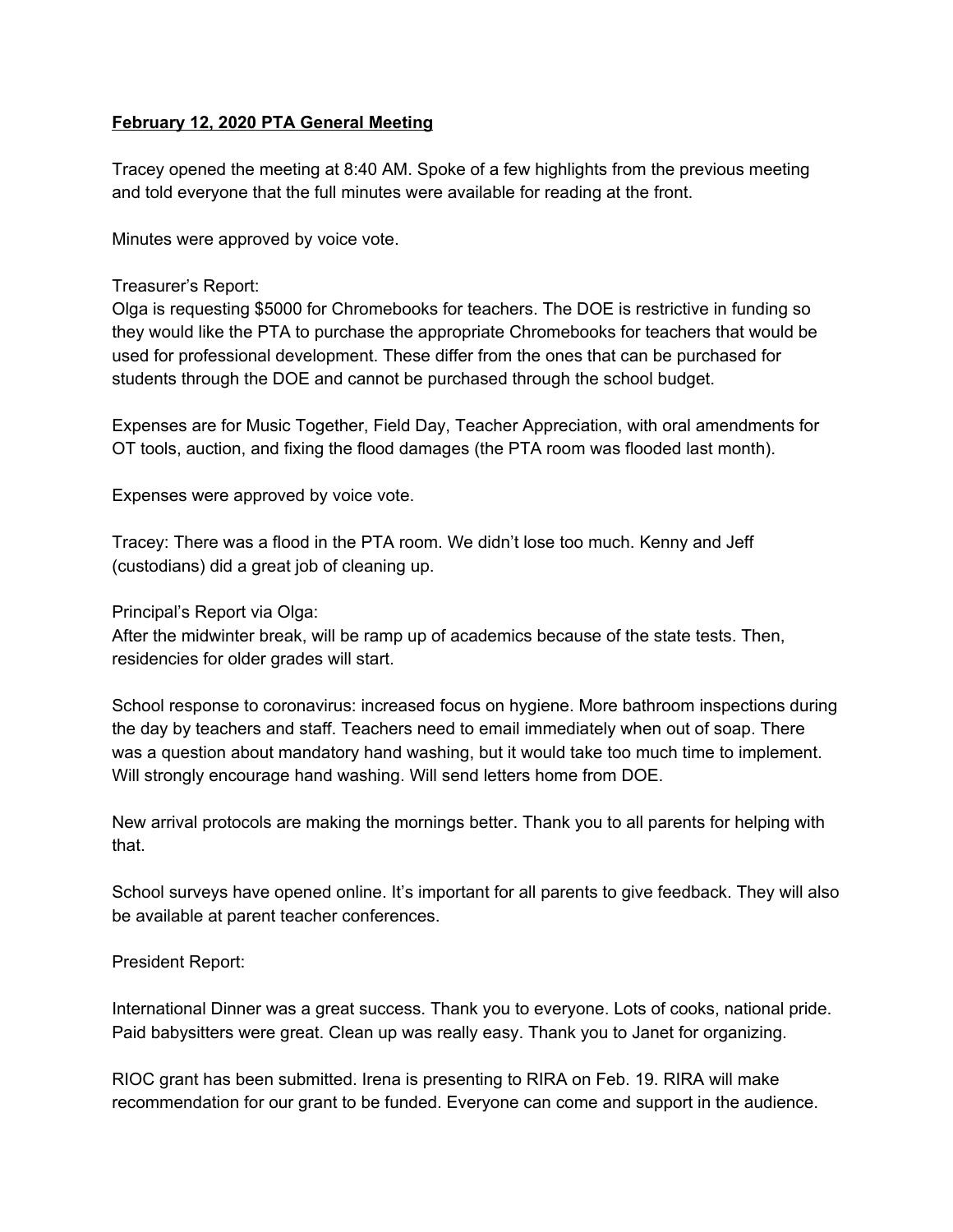Significant part of our funding comes from the public purpose fund. Asking for funding for wrestling, Salvadori, Sound Wave, Hip Hop.

Teacher Appreciation Week coming up in May. Will be changing format so that we can spread out the food love. May be spread out throughout the whole month.

Speakers have been fixed, thank you to Chris Griffin. Hard wiring can work in the future, but the bluetooth is working.

School survey is for parents and teachers to show feedback. We really want increased participation.

SLT report:

Open Safety meeting in April at PTA meeting. School safety team open to speakers and topics. Potential topics - body safety/awareness, safe touches.

Parent question: How does one get on SLT? Hold elections for parent representatives (2 year terms, staggered so that not everyone's terms expire at the same time) during PTA board elections. Teachers elect own representatives. This year, there will be one open spot. The PTA president is an automatic member. The SLT is advisory in nature. Work on CEP (comprehensive education plan) goals. Meetings are open to all parents, whether or not voting members of SLT.

At SLT, parent brought up not understanding the new math so we talked about the resources for academics. Need to better connect parents with the resources. Teachers are best resource. There is also the homework website with videos, teacher newsletter have explanations of methods. Tuesday mornings are available for appointments with teachers. But teachers need to know if there were confusion or need for more support.

## Committee Report:

Auction - been soliciting items since January. Backpacked forms home. Will start increasing messages about getting donations. After the midwinter break, there will be a short online auction for the summer camps, Feb 24-28. The main auction is March 30 - April 3. This year's auction will be only online. Decided to not have an in person event. It was lots of work to do event on top of the auction. Want to focus instead on auction itself. Will hold separate event in spring. Teacher playdate raffle will still happen. Possibly at the spring concert.

Book Fair - will be in May with Scholastic. Had reached out to Follett to reschedule and they never responded. Book fair with Astoria Bookshop would be a popup event maybe in spring or end of school year. Need volunteers for book fair in May.